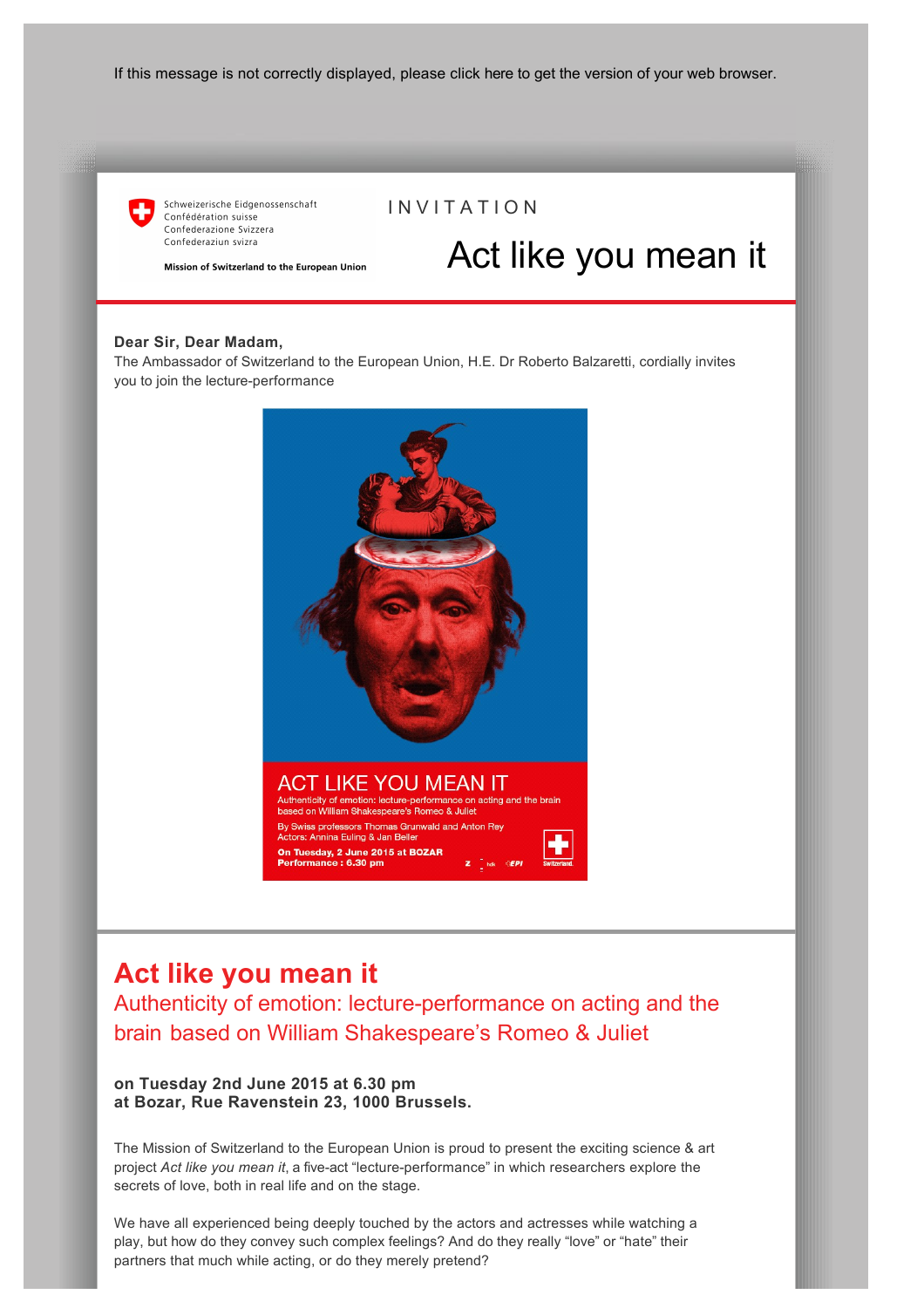Arts and sciences have a long tradition of quarreling over such questions like 'hot' or 'cold' acting, emotional identification or distant simulation. Using modern techniques of imaging brain activity, a joint research program *Authenticity of Emotion* has been carried out to examine whether top-class actors use emotions in their performances.

The project team of 'Act like you mean it' consists of two Swiss researchers: a neurologist, Thomas Grunwald from the [Swiss Epilepsy Centre](http://www.swissepi.ch/epilepsie-zentrum/navigationsteil-b/english-version/) in Zurich and a dramaturge Anton Rey, from th[e Institute of Performing Arts and Film](https://www.zhdk.ch/?ipf) at [Zurich University of the Arts](https://www.zhdk.ch/).

Illustrated by Shakespeare's Romeo and Juliet balcony scene, research leaders Anton Rey and Thomas Grunwald present their findings in a part scientific lecture, part performance in five acts. They are assisted by two young Swiss professional actors – Ms Annina Euling and Mr Jan Beller, both from Zurich University of the Arts.

## Programme

|       | 18:00 Registration        |                                                                          |
|-------|---------------------------|--------------------------------------------------------------------------|
|       | 18:30 Welcome note        | H.E. Dr Roberto Balzaretti, Ambassador of Switzerland<br>to the EU       |
|       |                           | Prof. Dr med. & Dr phil. Thomas Grunwald<br><b>Swiss Epilepsy Centre</b> |
|       |                           | Prof. Anton Rey                                                          |
|       |                           | Zurich University of the Arts                                            |
|       | Lecture-performance       | <b>Ms Annina Euling</b>                                                  |
|       |                           | Actress                                                                  |
|       |                           | Mr Jan Beller                                                            |
|       |                           | Actor                                                                    |
|       | 19:30 Questions & Answers |                                                                          |
| 20:00 | Reception                 |                                                                          |

## **Registration**

To register please [fill out the form](http://mw.weaver.ch/f/s.aspx?1FD441D2F2EEB421D2E1DFE492E281DFD4226242EEB482F2323FE43C1EEE) by Tuesday 26th May 2015

This invitation is valid for two, therefore please confirm whether you will be accompanied. As places are limited, registrations will be accepted on a first-come first-serve basis..